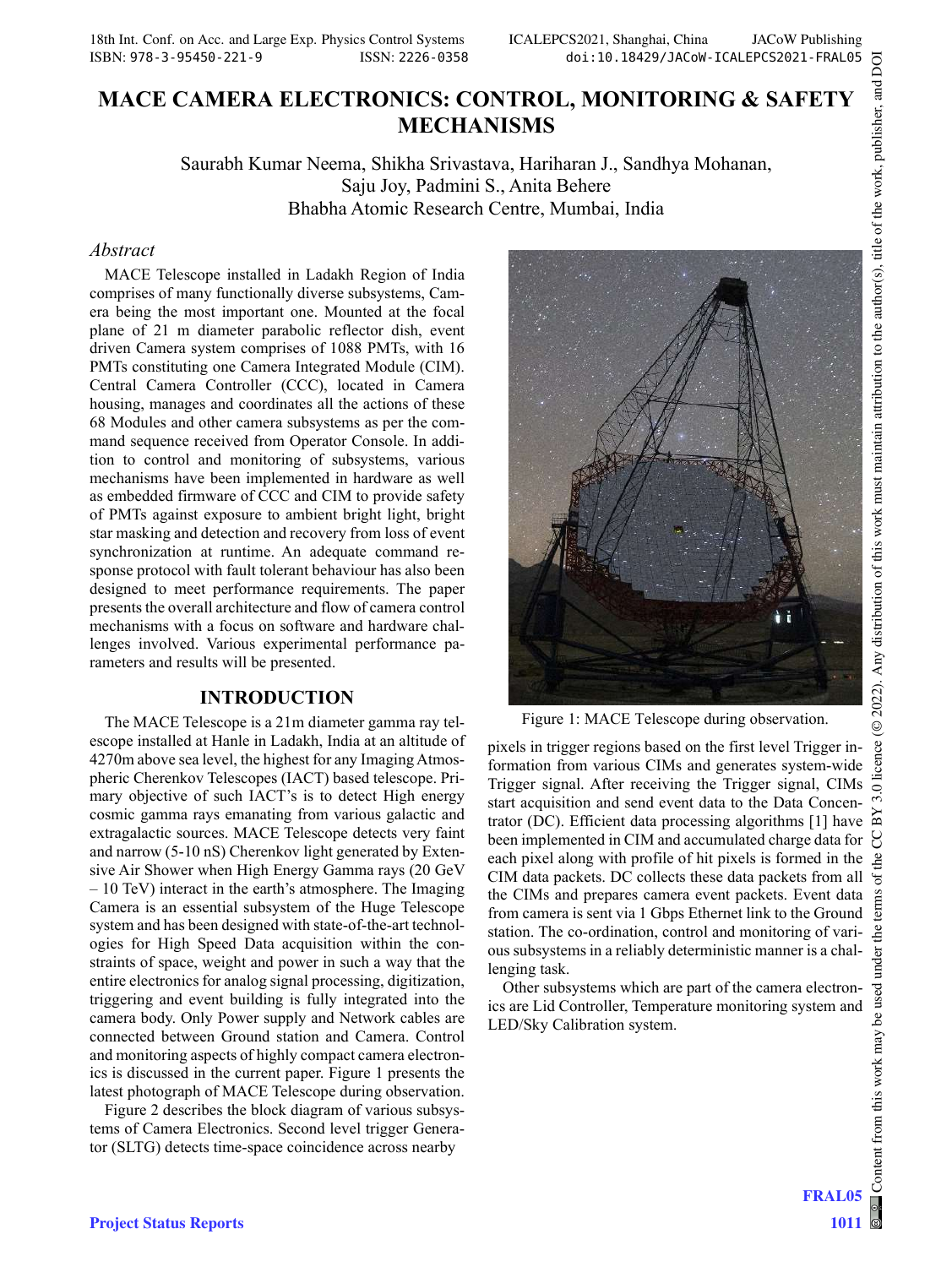

Figure 2: MACE Camera block diagram.

# MACE CAMERA CONTROL SYSTEM AR-**CHITECTURE**

## Requirements of the System

The main requirements of MACE Camera Control system is to set system configuration, monitor operating parameters, coordinate all functions through command/ response protocol and take corrective / recovery action to ensure safe and stable operating conditions during a sky observation.

The settable configuration parameters include pixel related settings like Bias voltage, Discrimination Threshold etc. within CIM. For STLG the configuration includes Trigger Configuration, Trigger mode etc. and for DC it includes Acquisition mode, Active data modules etc. The operating parameters such as Anode Current (AC), Single Channel Rate (SCR) etc. that indicate light seen by the PMTs are monitored at higher rate of 5sec to ensure corrective action to limit exposure of PMTs to excessive light. Set parameters such as PMT Bias Voltage (HV), Temperature, Power Supply Status etc. are monitored at 1min to ensure stable operating conditions.

Other operation involves Lid controller to safe and reliable shutter open/close based on the command from ground station and Temperature monitoring to monitor temperature at different locations inside the camera.

# Hardware Implementation of the System

Each Camera Integrated Module (CIM) contains programmable HV generation module, Pre-Amplifiers, Amplifiers, Pulse discriminators, Scalar counters for individual channels [2]. Each module also houses First Level Trigger generators, scalar counters and Digitization circuits. Extensive Data acquisition, Control and monitoring analysis has been carried out on CIM modules [3]. All these 68 Modules and other subsystems are controlled by Central Camera Controller (CCC) [4]. CCC receives control commands from ground station over Ethernet and accordingly controls various subsystems of Camera Electronics and transmits regular Health monitoring information to the ground station.

Camera Shutter open/close mechanism is also implemented in CCC embedded software as well as FPGA firmware. Two shutters (2m x 1m each) are moved by DC Brushless motors, which are controlled by CCC FPGA firmware in Voltage control mode. It regularly checks for various limit switches and varies the speed of motor to optimize the time to open/close. Various failsafe mechanisms are implemented in firmware to avoid deadlock condition. There is also a mode to operate shutters manually during maintenance schedule. Figure 3 shows the rear view of MACE Camera Electronics.

There are two control links between CCC and CIM modules, which are connected in multi-drop topology. First control link, based on RS485 standard, is used to sense the status of Input power supplies to CIM and accordingly



Figure 3: Rear view of MACE Camera Electronics.

Switch ON/OFF of CIMs can be performed. CIMs can be reset using this link. This link is used for sequential powering of CIMs, which reduces sudden power surge associated with powering of all CIMs together. Second control link is based on I2C protocol and it is used to control overall functioning of CIM module including individual channel HV values, Discrimination threshold for each channel, First level Trigger logic modes, Digitization modes etc. This link is also used to collect and send health parameters of the CIM including HV read back value, Anode current, Discrimination Threshold read back, Scalars of various input channels, readings of 5 temperature sensors inside CIM etc. I2C bus operates at 100 kbps speed. Local microcontroller firmware controls various functions of the CIM. Detailed description of the firmware is given in the next section. The control link between CCC and Data Concentrator is RS-232, operating at 115200-baud rate; through this link, DC is set into proper mode of operation and various status flags are read at regular interval. Control link between CCC and SLTG is based on SPI Interface operating at 1 MHz clock; through which SLTG is set into particular operation mode and various status flags are read at regular interval. Figure 4 describes the block diagram of various control links.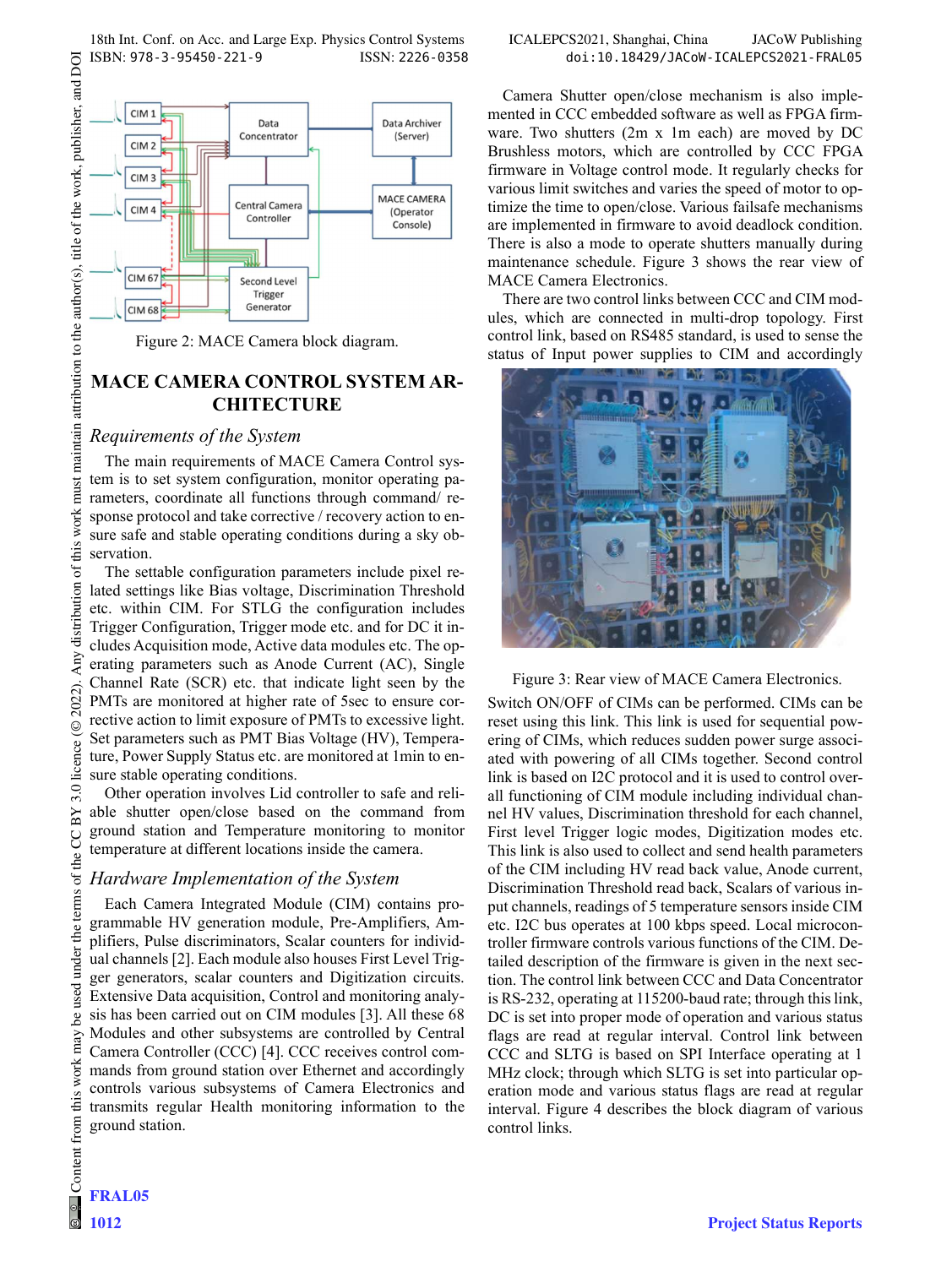

Figure 4: Control and monitoring system of MACE Camera.

#### Software Implementation

For control and monitoring of various subsystems and to provide overall safety of MACE Camera, embedded firmware of CCC and CIM plays an important role.

Each CIM has a controller card, referred to as LTC Micro board, which controls various functions of CIMs. It monitors telemetry parameters of the CIM like Anode Current, SCR, HV, DT, board temperature etc. Additional functions of control of PMT HV bias and LVDS link for event data transmission to data concentrator and sequential powering up of camera electronics are also performed. The LTC Micro module communicates with CCC on a multidrop, differential I2C network with CCC acting as master and CIM as slave. System and experimental configuration settings are received upon initialization of the CIM. Post configuration, different telemetry parameters are acquired from the CIM at regular intervals on request- response basis.

The Microcontroller firmware is designed to be multitasking in order to effectively monitor the critical parameters of CIM and to service asynchronous telemetry data requests and other commands from the CCC. Periodically, CIM parameters of HV, DT, AC and SCR are acquired from the respective hardware modules. A correction algorithm is run on the acquired data, which analyses the current data with set limits for each parameter from the pre-loaded configuration. The algorithm iteratively evaluates and sets each pixel's state based on the current value of monitored parameter. Based on the algorithm, a pixel identified to be persistently in an abnormal state for a set duration is permanently disabled to safeguard the PMT. Concurrently, a dedicated task responds to commands from CCC.

ISR for controlling I2C operations has been designed and exhaustively tested to handle all conditions of the bus state [5]. However, in situations where the CIM becomes unresponsive over the I2C network, a RESET command from CCC can be sent over an auxiliary link to reset the microcontroller to its initial state.

Central Camera Controller (CCC) is the central entity that manages and coordinates all the actions of the camera. The CCC interfaces with the subsystems for control, configuration, monitoring, error handling, and recovery to ensure that fault tolerant and reliable observations are obtained. CCC software has a layered architecture consisting of Managers dedicated for specific functionality at each level, which interact among themselves through event notifications. The top layer consists of important modules like Command Parser, Telemetry Manager, Sky Calibration Manager and Sync Loss Manager for carrying out dedicated functionalities like managing actions on Camera subsystems by parsing the command received from MACE OC, and serializing the final response to MACE OC after execution; periodic health monitoring of CIMs, collection of diagnostics information from all the subsystems and sending them to OC; facilitating the sky calibration cycles during data acquisition; and error handling and recovery of Camera during event data acquisition from synchronization errors. Managers at top layer uses the lower level Communication Managers for interaction with different subsystems involved.

Apart from basic functionalities of control and monitoring, CCC software also provides fault tolerance, error handling and recovery of Camera at runtime [6]. To ensure high availability of the entire telescope, CCC allows failures of certain number of CIMs, within acceptable limits that is user configurable. On error response from CIMs, on

Content from this work may be used under the terms of the CC BY 3.0 licence (© 2022). Any distribution of this work must maintain attribution to the author(s), title of the work, publisher, and DOI

Any

2022).  $\odot$ 

licence

 $3.0$ 

5 terms

under used  $\overline{5}$ may work

from ( ent  $Cont$ 

distribution of this

work must

maintain attribution to the author(s), title of the work, publisher, and DOI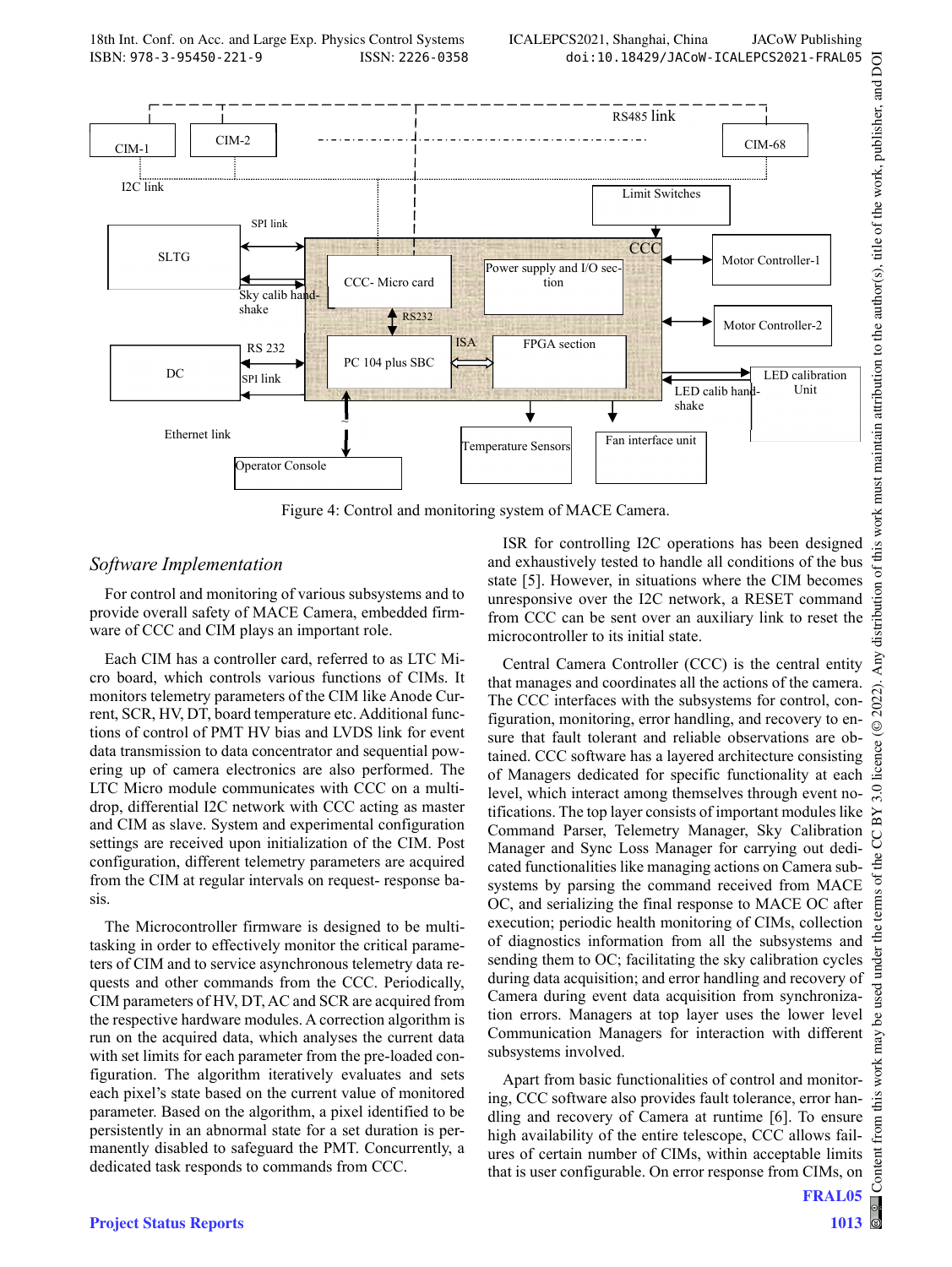timeout or incorrect response, after 3 retrials of the command, it disables and power off the faulty module. The scheme allows the telescope to continue to operate with useful data collection making the system fault tolerant in nature. It provides error handling mechanism by categorizing different types of errors for each of the sub-actions involved for Commands from OC including timeout and communication error. Some of the errors are handled and recovered by retrials of command, while others are reported at OC.

An adequate command response protocol between CCC and CIM has been established to meet the stringent performance requirement of acquiring periodic telemetry requests from 68 CIMs every 5 seconds. CCC sends some of the commands for CIMs over I2C link in a Broadcast mode for parallel execution of the commands, wherein one of the active CIMs, set as an acknowledgement module, responds with the result of the command. This broadcast scheme highly increased the responsiveness of the system by reducing the effective system response time for overall observation run.

#### CONTROL AND MONITORING FEATURES

### Bright Star Masking

In the field of view of certain Gamma ray sources, various bright stars are also visible. These bright stars emit light, which create very high Single Channel Rates (SCR) in few of the nearby pixels, resulting in generation of spurious triggers from the Trigger Generator and compromising the recording of actual gamma ray events. In order to avoid such spurious triggers, a Bright star masking Algorithm has been implemented in the firmware of CIM. This algorithm monitors SCRs of each pixel every second, and if the value crosses a set Threshold limit, the particular pixel is disabled from participating in generation of First Level Triggers. This way the pixel remains active and collects charge information during actual gamma ray event caused by other pixels without generating spurious triggers. Hysteresis of 70 % has been implemented in the Algorithm itself, due to this the pixel starts participating in trigger generation when the SCR values reduces to 70% of set Threshold value. The following graph shows the pattern of Bright start masking in the case of pixel no. 855 during the observation of source MrK501 on 29/08/2021. For the day's experiment, Threshold for Bright star masking was kept as 1 MHz. During the observation period, the algorithm got activated for few of the pixels. For the sake of simplicity pattern of only one pixel is presented in Fig. 5.

### PMT Light Exposure Protection

Photo multiplier Tubes are an indispensable part of Camera electronics and it is of paramount importance to preserve them from overexposure to unwanted light, which may reduce their productive life. During the source observation, various vehicular movements or bright stars cause drastic increase in Anode currents of individual PMT based

 $\frac{1}{\sqrt{2}}$ 

pixels. In order to protect PMTs from exposure to unwanted light sources, an algorithm has been implemented in the firmware of CIM which continuously monitors Anode current (AC) and SCRs of individual pixel every second. If any pixel crosses the set value of AC for a particular number of times called UCT, the algorithm temporarily disables the particular pixel by reducing the bias voltage to a safe value. The algorithm re-enables the pixel after a set time interval called Reactivation Time (RT) and checks for AC again for UCT and accordingly takes a decision to keep it enabled or temporarily disabled. Few such attempts are carried out which are set by Maximum Retrial Count (MRC), after that the pixel is permanently disabled for the day's observation. Graph in Fig. 6 describes the behaviour of the pixel protection algorithm. Here, the y-axis describes the PMT Anode current and x-axis describes the Telemetry sample number. The threshold for Anode current is set at - 5 µA. Value of UCT and RT is set as 4 and 30 seconds respectively.

## Event Data Synchronization Loss Detection and Recovery

After receipt of Master Trigger signal from SLTG, all the CIMs acquire event data independently and transfer the event data in a predefined packet format through unidirectional point to point LVDS links to DC. DC Firmware then reads the event data from individual channel buffers and builds the Event data packet. It is of paramount importance that DC event packet shall have all the event packets from CIM, which are due to the same cosmic event and the corresponding event numbers across all CIMs are synchronized. To ensure that there is no event misalignment due to any data corruption during transmission or processing, Event synch-loss detection and recovery mechanism has been implemented in DC and CCC. Data Concentrator checks for event marker at every DC event in order to detect any data processing error. Additionally, DC regularly checks for CIM Event packet nos. for all the CIM event packets in a DC event packet. If there is any mismatch in the CIM event nos., then DC informs Loss of Data Synchronisation to CCC. On receipt of Synch loss info from DC, CCC stops the ongoing data acquisition and restarts a fresh data acquisition after resetting all event counters. This automatic recovery of Synch loss takes approx. 5 seconds and it is a very rare phenomenon in actual observations. Even if it occurs, it gives advance indication to some hardware related issue like data cable malfunction or other hardware issues that can be sorted out with pro-active fault diagnosis.

### Regular System Calibration

During the course of the observation, there is huge variation in night sky background light due to various factors. For better resolution of acquired charge on the PMT during source observation, effect of this background light on pixel accumulated charge has to be considered. Regular system calibration runs are carried out during the source observation every 5-15 min interval so as to assess the extent of

DOI and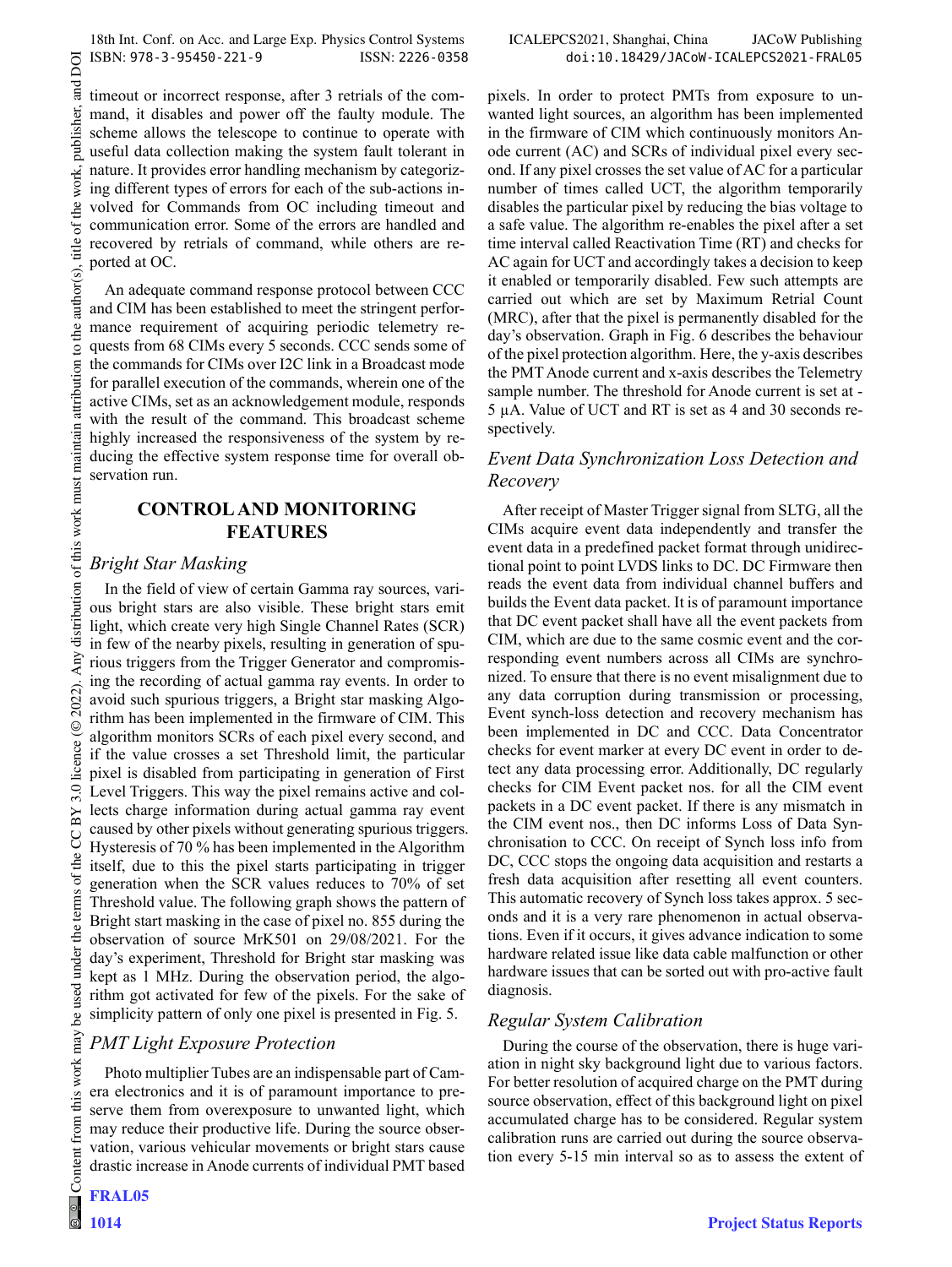

Figure 5: Bright Star Mask algorithm trend on pixel number 855.



| Figure 6: PMT Protection algorithm pixel number 77. |  |  |
|-----------------------------------------------------|--|--|
|-----------------------------------------------------|--|--|

| <b>Commands Result</b> |       | <b>Alarms</b>  |                                                 | <b>POST Status</b> |              | Version Information |              |  | <b>LID Status</b>          |                |                |                |           |                |                                                                |              |
|------------------------|-------|----------------|-------------------------------------------------|--------------------|--------------|---------------------|--------------|--|----------------------------|----------------|----------------|----------------|-----------|----------------|----------------------------------------------------------------|--------------|
|                        |       |                | LMID HMID LTCMicro LTCFPGA PS SPI HVI2C SDDLeft |                    |              |                     | SDDRight FLT |  |                            |                |                |                |           |                | Temperature HV_Rb AC_Rb Thresh Scalar Calib VersionInformation |              |
| 60                     | 70    | 0 <sub>0</sub> | 0000                                            | $b4 \text{ } c$    | $\mathbf{0}$ | 0000                | 0000         |  | $0$ 2b $2b$ $2a$ $2a$ $15$ | 00             | 00             | 00             | ff ff 0   | $\Omega$       | 71 21 21 21 21 ff                                              |              |
|                        | 61 65 | 00             | 0000                                            | $b4$ c             | $\Omega$     | 0000                | 0000         |  | $0$ 2b 2b 2b 2a 15         | 0 <sub>0</sub> | 00             | 00             | ff ff 0   | $\Omega$       | 71 21 21 21 21 ff                                              |              |
|                        | 62 20 | 00             | 0000                                            | $b4$ c             | $\Omega$     | 0000                | 0000         |  | $0$ 2b 2a 2a 2a 18         | 0 <sub>0</sub> | 0 <sub>0</sub> | 0 <sub>0</sub> | ff ff 0   | $\overline{0}$ | 71 21 21 21 21 ff                                              |              |
|                        | 64 45 | 0 <sub>0</sub> | 0000                                            | $b4 \nc$           | $\Omega$     | 0000                | 0000         |  | 0 2b ff 2a 29 18           | 0 <sub>0</sub> | 00             | 00             | ff ff 0 0 |                | 71(ff) 21 21 21 ff 20                                          |              |
|                        | 65 9  | 0 <sub>0</sub> | 0000                                            | $b4 \nc$           | $\Omega$     | 0000                | 0000         |  | 0 2a 2b 2a 2b 17           | 00             | 00             | 00             | ff ff 0   | $\Omega$       | 71 21 21 21 21 ff                                              | <u>alu</u> y |
|                        |       |                |                                                 |                    |              |                     |              |  |                            |                |                |                |           |                |                                                                |              |

Figure 7: POST Status on operator console of MACE Telescope (08/07/2021).

variation of night sky background light. At the set Interval, CCC gives commands to SLTG, which in turns generates fix number of self-triggers at a set frequency due to which all the pixels record charge collected due to background light and such events are tagged as SKY calibration events in DC Event data packet. Similarly, PMT gain calibration is also carried out at a regular interval just after the SKY Calibration cycle, during this CCC instructs LED driver (mounted at the centre of reflector dish) to generate fix number of LED pulses at a set frequency. All the PMTs collect charge due to LED pulses fired from the centre of reflector dish. Gain of all the PMTs is calibrated with respect to the charge calculated in the Reference PMT.

### Safety & Diagnostics Features of the System

Due to harsh weather conditions in Hanle, Temperature in winters can go up to -30 degrees Celsius. CCC is designed to operate in such harsh environments and initially only CCC is powered on. It acquires the temperature from 8 Temperature sensors mounted inside the camera body and 2 mounted on the outer body of Camera. Temperature reading from all these is taken into consideration before powering ON of other subsystems of the camera in winter season. Passive heaters are provided inside the Camera to bring Camera Temperature to an operating range. Only after attaining the operating temperature, various subsystems of camera are switched ON. At the time of powering ON

of Camera electronics, each subsystem performs its own Power on Self-Test (POST). After power ON CIM checks for various memory locations, setting and read back of discrimination voltages, ADC baseline read back, firmware version mismatch, Temperatures etc. If there is any error in POST STATUS from CIM, the particular CIM is switched OFF and does not participate in observation. One such scenario is presented in Fig. 7 where one of the board firmware version information of CIM 64 was not recorded correctly at the time of POST so CIM 64 was switched OFF for the particular experiment. The system also performs various link tests like Auxiliary Link Test, I2C link test and Data link test etc. and takes corrective actions before proceeding to the observation schedule. Regular health parameters of CIM are recorded and sent to the ground station. There are 5 Temperature sensors inside each CIM. CCC monitors each of them at regular intervals, if the temperature of any CIM crosses the set value, CCC can take corrective actions.

### CONCLUSION

MACE Telescope is operational since early 2021 and regular trial source observations are being carried out. Initially stability of various configuration parameters was verified by long trial runs in close lid conditions and parameters were found to be stable over a long period of time e.g. 4-5 Hrs. various control and monitoring features of Camera

FRAL05